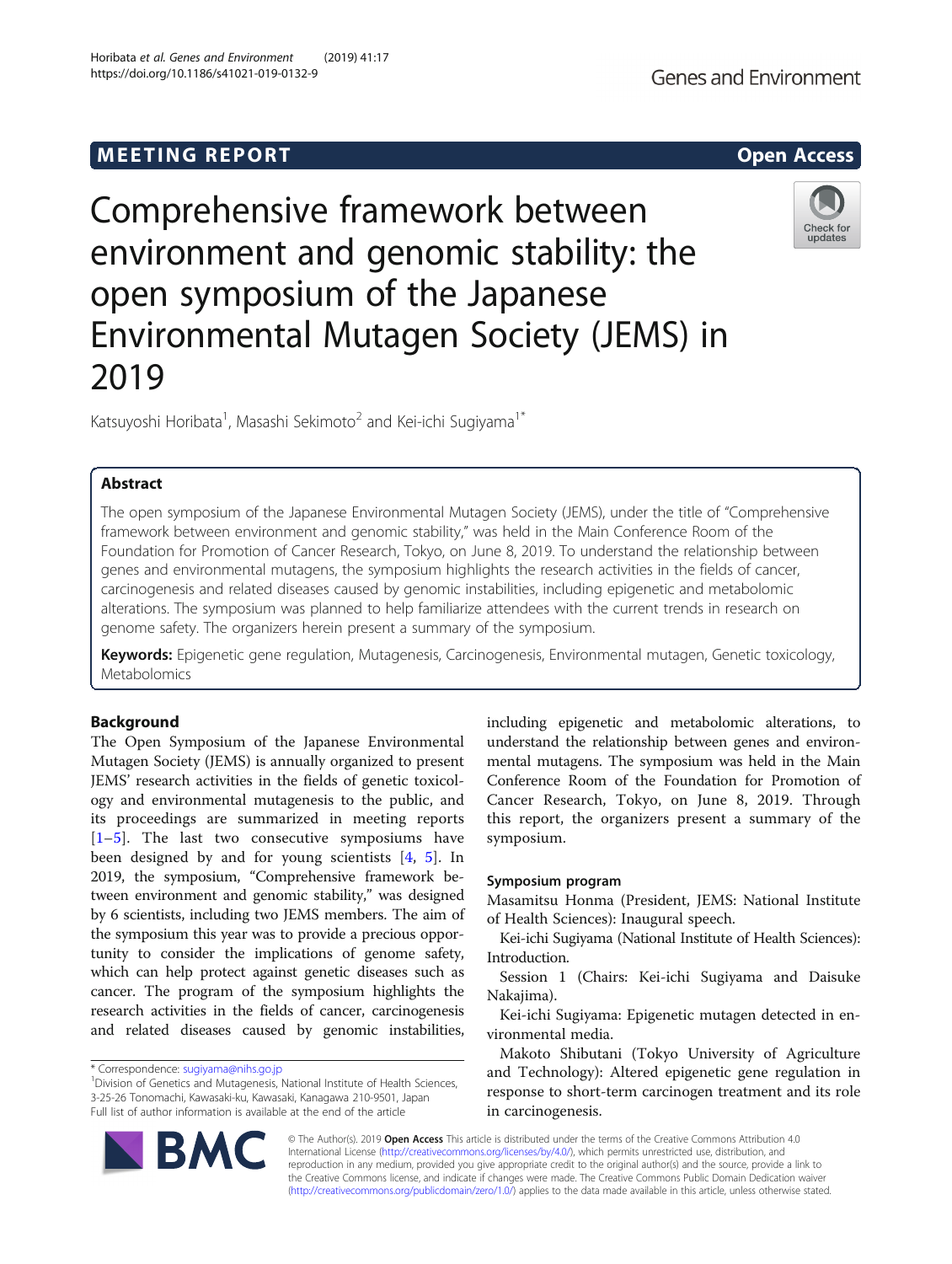Session 2 (Chairs: Katsuyoshi Horibata and Ayumi Yamamoto).

Yuki Nagata (Tokyo Medical and Dental University): Metabolomics analyses of cerebrospinal fluid in Alzheimer's disease and idiopathic normal pressure hydrocephalus.

Takahiro Matsumoto (Kyoto Pharmaceutical University): Isolation and structure elucidation of terpenoids as cancer prevention agents.

Session 3 (Chairs: Masashi Sekimoto and Yuji Ishii).

Kastumi Fukamachi (Nagoya City University): Animal models of carcinogenesis using RAS transgenic rats.

Rui-Sheng Wang (National Institute of Occupational Safety and Health): Study on the metabolism and toxicity of industrial chemicals using drug-metabolizing enzyme gene knockout mice.

Masashi Sekimoto (Azabu University): Concluding speech.

# Meeting report

Dr. Kei-ichi Sugiyama reported that a yeast-based bioassay, called the "FLO assay", can detect epigenetic alterations that contribute to promoter activity of the flocculation gene *FLO1*. The endpoints of the bioassay are the degrees of flocculation and FLO1 promoterdependent reporter-gene activity in yeasts transformed with empty vectors or expression plasmids containing human DNA methyltransferase genes. It has already been shown that both flocculation and reporter activity can be induced by alizarin, which is considered to promote cancer. In addition, the FLO assay detected a potential epigenetic alteration mediated by inhibiting DNA methylation caused by a mycotoxin ochratoxin A, which has been classified by International Agency for Research on Cancer as a Group 2B possible human carcinogen. Taken together, these findings suggest that the FLO assay, which enables the detection of epigenetic mutagens in environmental media, has the potential to improve the assessment of the carcinogenic potential of chemicals.

Dr. Makoto Shibutani gave a talk on the identification of hypermethylated genes in the liver of rats repeatedly administered hepatocarcinogens for 28 days and their role in hepatocarcinogenesis. As the first topic, his group revealed a link between *Tmem70* downregulation and the shift from oxidative phosphorylation to glycolysis, which has long been known as the Warburg effect, for promoting cell proliferation and glycolysis through c-MYC activation. His group also suggested that the downregulation of Ube2e2, an ubiquitin-binding protein, stabilized the target molecules for degradation, leading to the prolonged activation of cell proliferation and delayed DNA repair for facilitating hepatocarcinogenesis. As a second topic, his group suggested that the downregulation of Ldlrad4 promoted TGF-β signal activation as a unique mechanism for non-genotoxic hepatocarcinogenesis. These results suggest that carcinogen treatment causes the downregulation of key genes for carcinogenesis in target cells due to hypermethylation before the induction of proliferative lesions.

Dr. Yuki Nagata gave a talk on metabolomics analyses of idiopathic normal pressure hydrocephalus (iNPH) and Alzheimer's disease (AD). iNPH is a treatable form of dementia. However, some symptoms of iNPH are similar to those of AD, making it difficult to discriminate these two diagnoses. Therefore, to identify new biomarkers in the cerebrospinal fluid for these two diseases, Dr. Nagata's group performed metabolomics analyses and identified four metabolites able to distinguish iNPH and AD. These metabolites were deeply involved in the biological pathways associated with AD. Metabolic disorder is a cause of AD, so it would be reasonable to use metabolic biomarkers as early markers of AD. However, there is no curative treatment for AD, so it is important to prevent AD. Recently, genetic polymorphisms have been revealed to be involved in the risk of various diseases. Genomic analyses will become a useful tool for screening people with an increased risk of AD. In the future, such people will be trained on appropriate methods for preventing AD, which will help reduce the rate of dementia.

Dr. Takahiro Matsumoto presented the isolation and structure elucidation of cancer prevention agents from edible plants, such as *Citrus limon* and *Petasites japoni*cus. Through his isolation efforts, he elucidated the chemical structures of more than 20 new compounds. The antimutagenic effects of the isolated compounds were evaluated using the Ames test and in vivo micronucleus test. In addition, some isolated compounds showed cancer stem cell (CSC) growth inhibitory effects. CSCs are resistant to many anticancer drugs and play an important role in metastasis. This research project will provide important information for cancer prevention.

Dr. Kastumi Fukamachi presented RAS transgenic rats as short-term carcinogenesis models. These rats are available from CLEA Japan (Tokyo, Japan). His group has generated human c-Ha-ras proto-oncogene transgenic (Hras128) rats that are highly sensitive to mammary carcinogens. Various carcinogens, not necessarily just those normally targeting the breast, were found to induce mammary carcinomas in Hras128 rats. These results support the possible application of these rats as an animal model for the short-term evaluation of the carcinogenicity of chemical compounds. Furthermore, his group established a rat model of human pancreatic ductal adenocarcinoma, in which the expression of the human mutated Kras oncogene and induction of pancreas cancer were regulated by the Cre/lox system. Neoplastic lesions exhibit morphological and biological